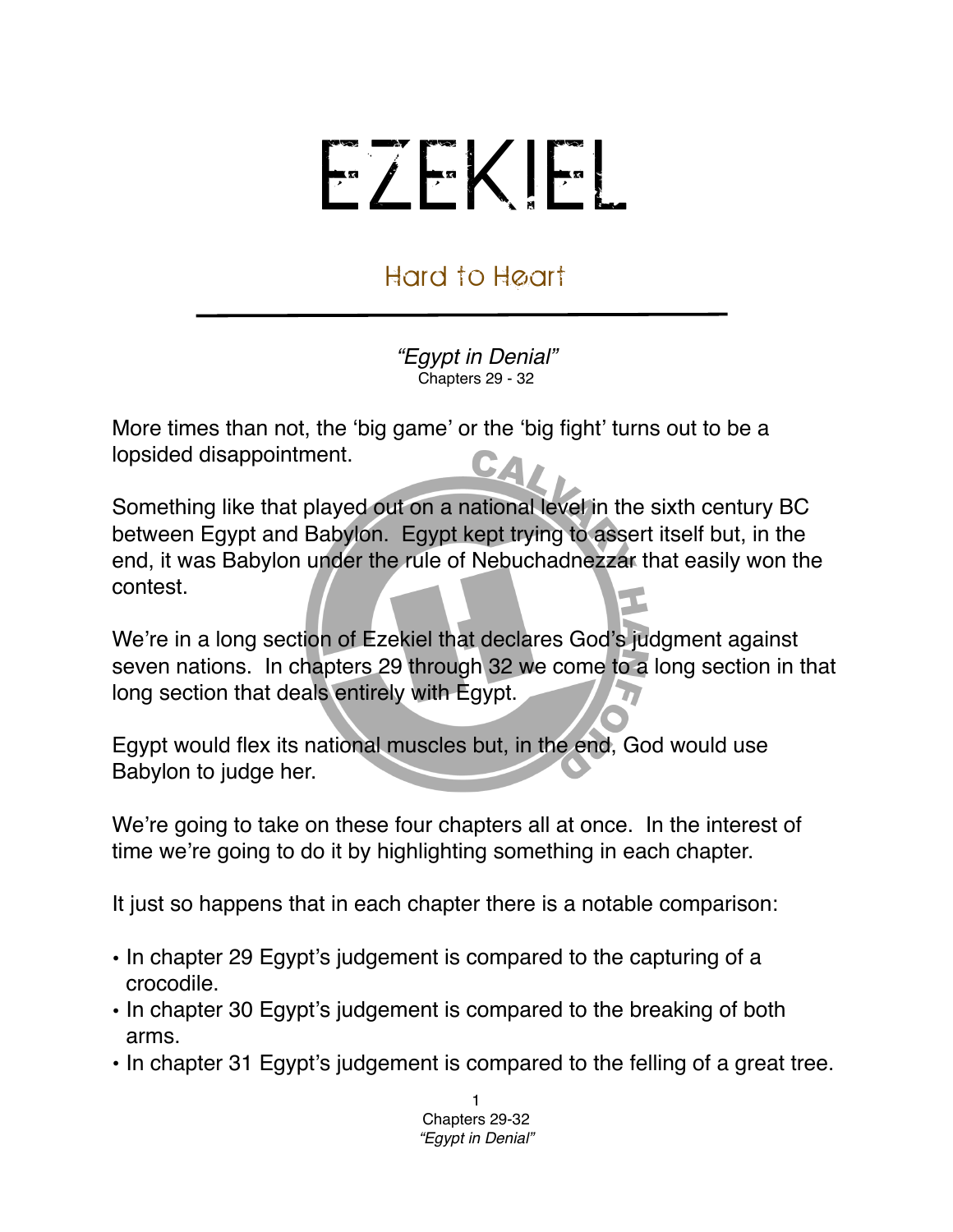• In chapter 32 Egypt's judgement is compared to the trapping of animals.

We start in chapter twenty-nine with the crocodile.

Ezekiel 29:1 In the tenth year, in the tenth month, on the twelfth day of the month, the word of the Lord came to me, saying,

Ezekiel 29:2 "Son of man, set your face against Pharaoh king of Egypt, and prophesy against him, and against all Egypt.

Ezekiel 29:3 Speak, and say, 'Thus says the Lord God: "Behold, I am against you, O Pharaoh king of Egypt, O great monster who lies in the midst of his rivers, Who has said, 'My River is my own; I have made it for myself.'

Ezekiel 29:4 But I will put hooks in your jaws, And cause the fish of your rivers to stick to your scales; I will bring you up out of the midst of your rivers, And all the fish in your rivers will stick to your scales.

Ezekiel 29:5 I will leave you in the wilderness, You and all the fish of your rivers; You shall fall on the open field; You shall not be picked up or gathered. I have given you as food To the beasts of the field And to the birds of the heavens.

Ezekiel 29:6 "Then all the inhabitants of Egypt Shall know that I am the Lord, Because they have been a staff of reed to the house of Israel.

Ezekiel 29:7 When they took hold of you with the hand, You broke and tore all their shoulders; When they leaned on you, You broke and made all their backs quiver."

The "great monster" is probably a reference to a giant croc in the Nile River. It's a fitting image. Pharaoh thought of himself, and the nation, as a great croc ruling the Nile. God's assessment of him was that he was nothing more than a reed growing in the Nile.

The Lord would hook him and pluck him from the river with ease. The "fish... [that] stick to [his] scales" means all the satellite nations allied with Egypt would be overrun along with Egypt.

Israel had looked to Egypt for aid, to help them repel the Babylonians. God had told them through Jeremiah to not trust Egypt. He had decreed the Babylonian captivity and they were to submit to it as His discipline. Their turning to Egypt for help only made things worse.

When Nebuchadnezzar had Jerusalem surrounded Egypt dispatched an army to contest the Babylonians. The Egyptian army was defeated. Egypt was proven to be a weak help, the "reed" which when leaned upon quickly gave way.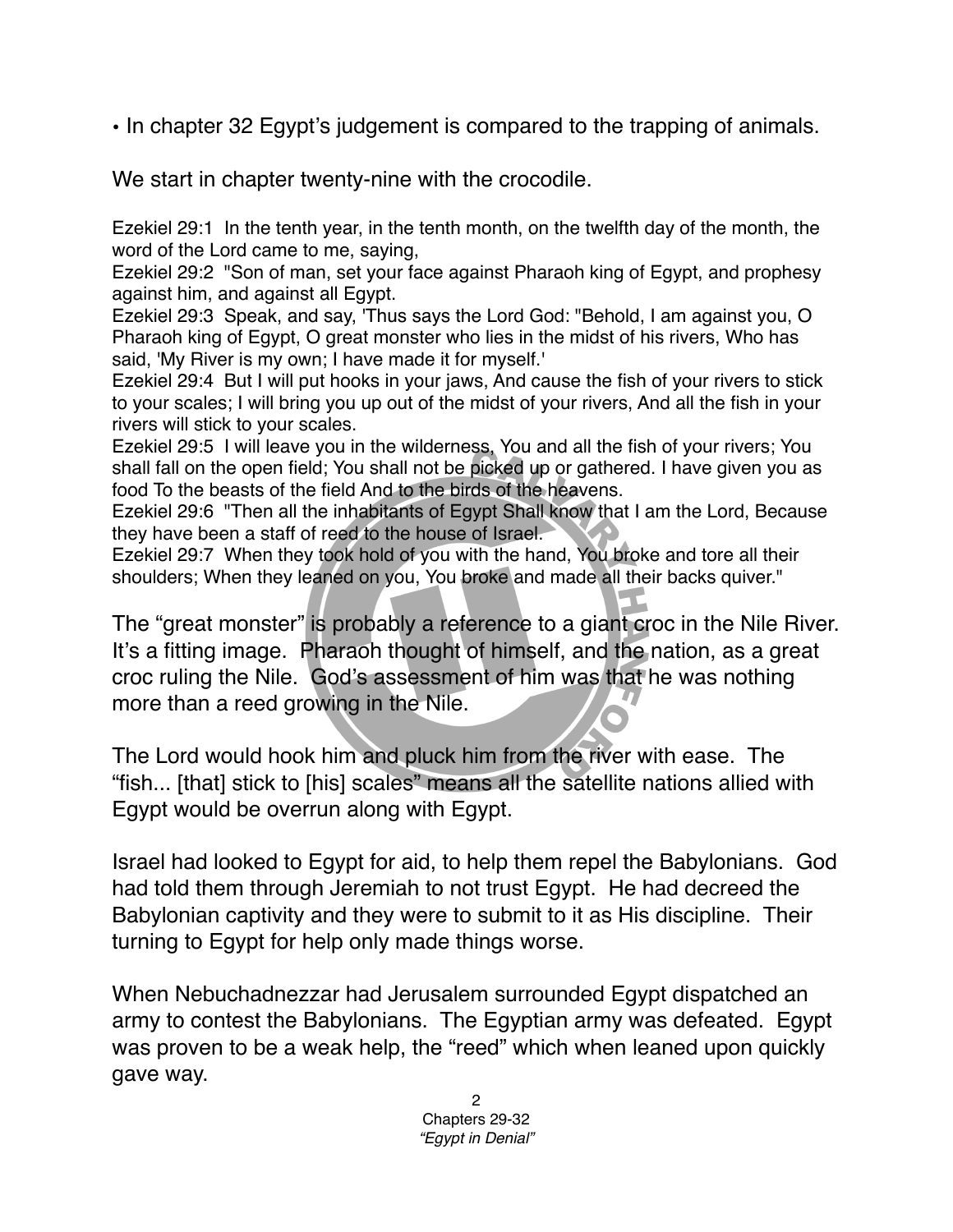There are things in the world we ought not to trust for help in our need. I guess the best example would be psychological therapies and treatments that have their foundation in the godless philosophies of men like Freud and Jung and Skinner and Rogers and Maslow. They are nothing more than reeds which always break when leaned upon.

I remember when I was at UCRiverside studying behavioral psychology. I asked my professor which of the major schools of psychology had the highest success rate. They were all about the same and the success rate was terrible - less than 10%. I also remember a study, a real and scientific study, that showed people were helped just as much or more by talking with friends to therapists. Reeds!

Only God can discern between the soul and the spirit and help you, heal you, make you whole.

A couple of other things to note in chapter twenty-nine:

- 1. In verse eight the Lord says He will "bring a sword upon" Egypt. Egyptian mythology often depicts a god putting a sword in the hand of Pharaoh. They needed to recognize that it is God who raises-up nations, giving them the sword for a time. He alone is God and Babylon would be His sword against Pharaoh.
- 2. In verses twelve through sixteen we're told that Egypt would be overrun for a period of forty years but then restored, only never to her former glory. Though historical documents are scarce, Babylonian records indicate that Nebuchadnezzar subjugated Egypt taking many captives. When the Persians defeated Babylon, it was their policy to let nations co-exist. Egypt was thus restored. But history has shown that they never achieved their former glory.

In chapter 30 Egypt's judgement is compared to the breaking of both arms.

Ezekiel 30:20 And it came to pass in the eleventh year, in the first month, on the seventh day of the month, that the word of the Lord came to me, saying,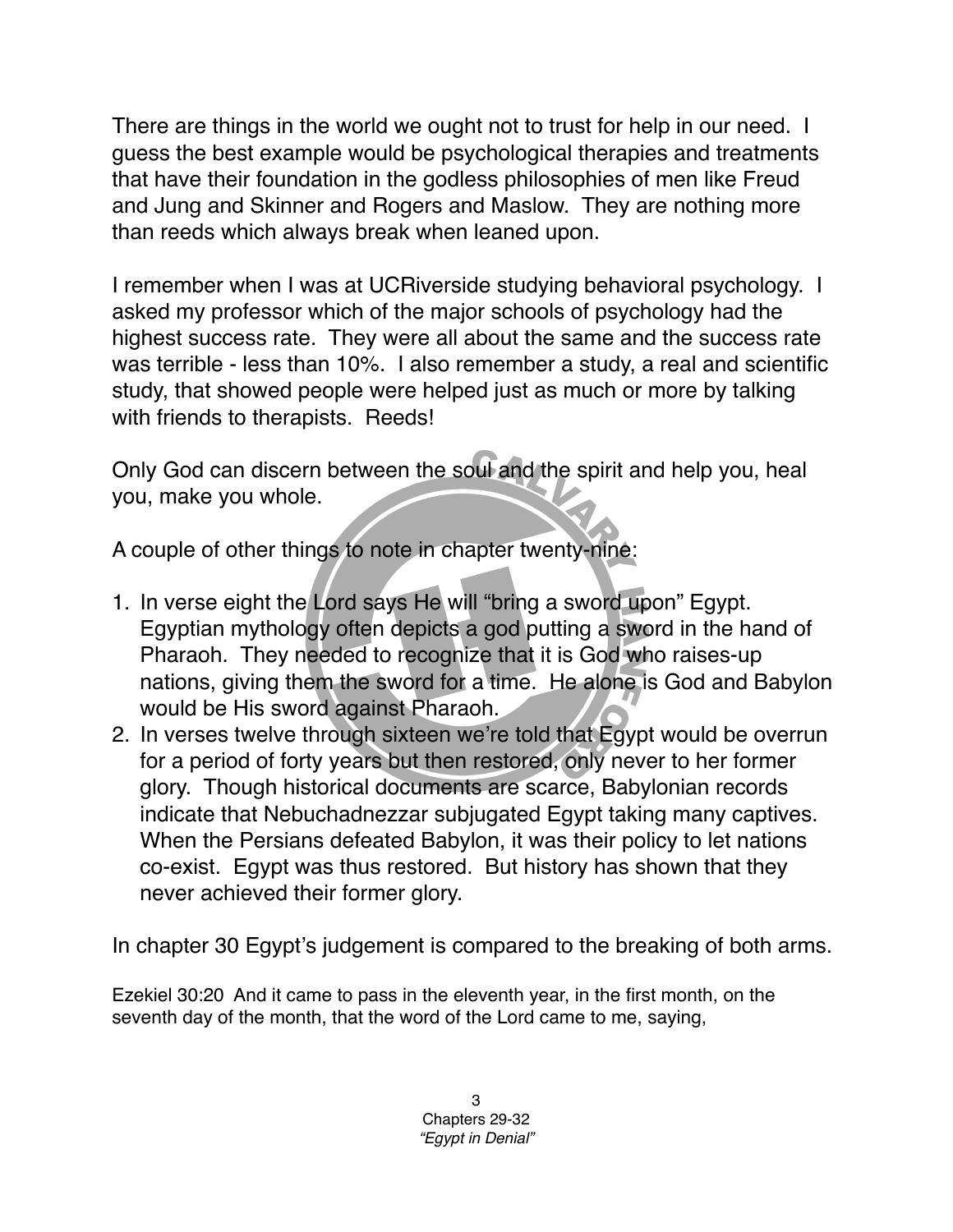Ezekiel 30:21 "Son of man, I have broken the arm of Pharaoh king of Egypt; and see, it has not been bandaged for healing, nor a splint put on to bind it, to make it strong enough to hold a sword.

Ezekiel 30:22 Therefore thus says the Lord God: 'Surely I am against Pharaoh king of Egypt, and will break his arms, both the strong one and the one that was broken; and I will make the sword fall out of his hand.

Ezekiel 30:23 I will scatter the Egyptians among the nations, and disperse them throughout the countries.

Ezekiel 30:24 I will strengthen the arms of the king of Babylon and put My sword in his hand; but I will break Pharaoh's arms, and he will groan before him with the groanings of a mortally wounded man.

Ezekiel 30:25 Thus I will strengthen the arms of the king of Babylon, but the arms of Pharaoh shall fall down; they shall know that I am the Lord, when I put My sword into the hand of the king of Babylon and he stretches it out against the land of Egypt. Ezekiel 30:26 I will scatter the Egyptians among the nations and disperse them throughout the countries. Then they shall know that I am the Lord.' "

The date was April 29, 587BC, almost four months after Ezekiel's first prophecy against Egypt. The first prophecy signified the time when the forces of Egypt went out to contest Babylon. This prophecy was recorded after the Babylonians defeated Egypt.

The Pharaoh was Hophra, who ruled Egypt from 589BC to 570BC. Nebuchadnezzar broke the "arm" of Egypt so she was unable to defend Judah. Egypt's arm, symbolizing strength, was not even put in a splint so as to become strong enough to hold a sword.

A few years after Nebuchadnezzar destroyed Jerusalem, he finished-off Egypt - breaking, as it were, her other arm.

The teaching, in context, is that God is in control of history. He oversees the nations, strengthening those He sees fit in order to accomplish His providence. For us, as a nation, it means we can't count on our founding or our form of government or our military might or our material prosperity or our technological superiority. In the final scheme of things, it is righteousness that exalts a nation. Righteousness right now. We must turn to God from our idols.

In chapter 31 Egypt's judgement is compared to the felling of a great tree.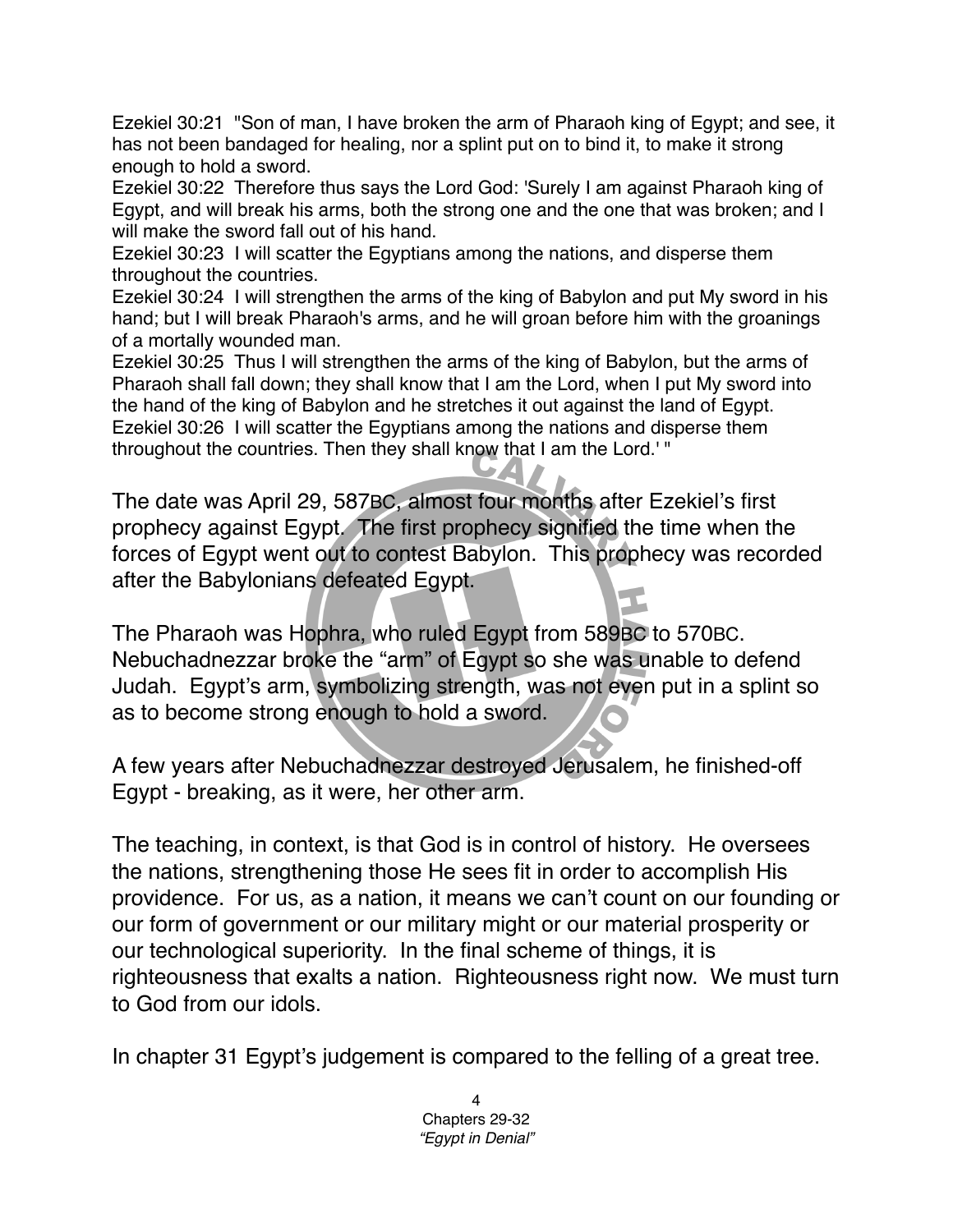Ezekiel 31:1 Now it came to pass in the eleventh year, in the third month, on the first day of the month, that the word of the Lord came to me, saying,

Ezekiel 31:2 "Son of man, say to Pharaoh king of Egypt and to his multitude: 'Whom are you like in your greatness?

Ezekiel 31:3 Indeed Assyria was a cedar in Lebanon, With fine branches that shaded the forest, And of high stature; And its top was among the thick boughs.

Ezekiel 31:4 The waters made it grow; Underground waters gave it height, With their rivers running around the place where it was planted, And sent out rivulets to all the trees of the field.

Ezekiel 31:5 'Therefore its height was exalted above all the trees of the field; Its boughs were multiplied, And its branches became long because of the abundance of water, As it sent them out.

Ezekiel 31:6 All the birds of the heavens made their nests in its boughs; Under its branches all the beasts of the field brought forth their young; And in its shadow all great nations made their home.

Ezekiel 31:7 'Thus it was beautiful in greatness and in the length of its branches, Because its roots reached to abundant waters.

Ezekiel 31:8 The cedars in the garden of God could not hide it; The fir trees were not like its boughs, And the chestnut trees were not like its branches; No tree in the garden of God was like it in beauty.

Ezekiel 31:9 I made it beautiful with a multitude of branches, So that all the trees of Eden envied it, That were in the garden of God.'

This was June 21, 587BC, less than two months after the prophecy of chapter thirty. Ezekiel compared Egypt to Assyria while comparing Assyria to a great cedar tree.

It makes sense to compare Egypt to Assyria. Assyria had invaded Egypt and the Egyptians therefore knew her strength. In 633BC the Assyrians had attacked the capital city of Thebes. But for all their strength, God had brought Assyria to an end. The Babylonians had conquered her and they would likewise conquer Egypt.

Ezekiel then compared Assyria to a cedar in Lebanon. Several key cities of Assyria were situated at or near the Tigris River, which provided much needed water. Thus situated, Assyria grew like a cedar nourished by waters. Birds in the cedar's branches and animals under its shade speak of Assyria, like a tall tree, overshadowing and protecting all her neighbors.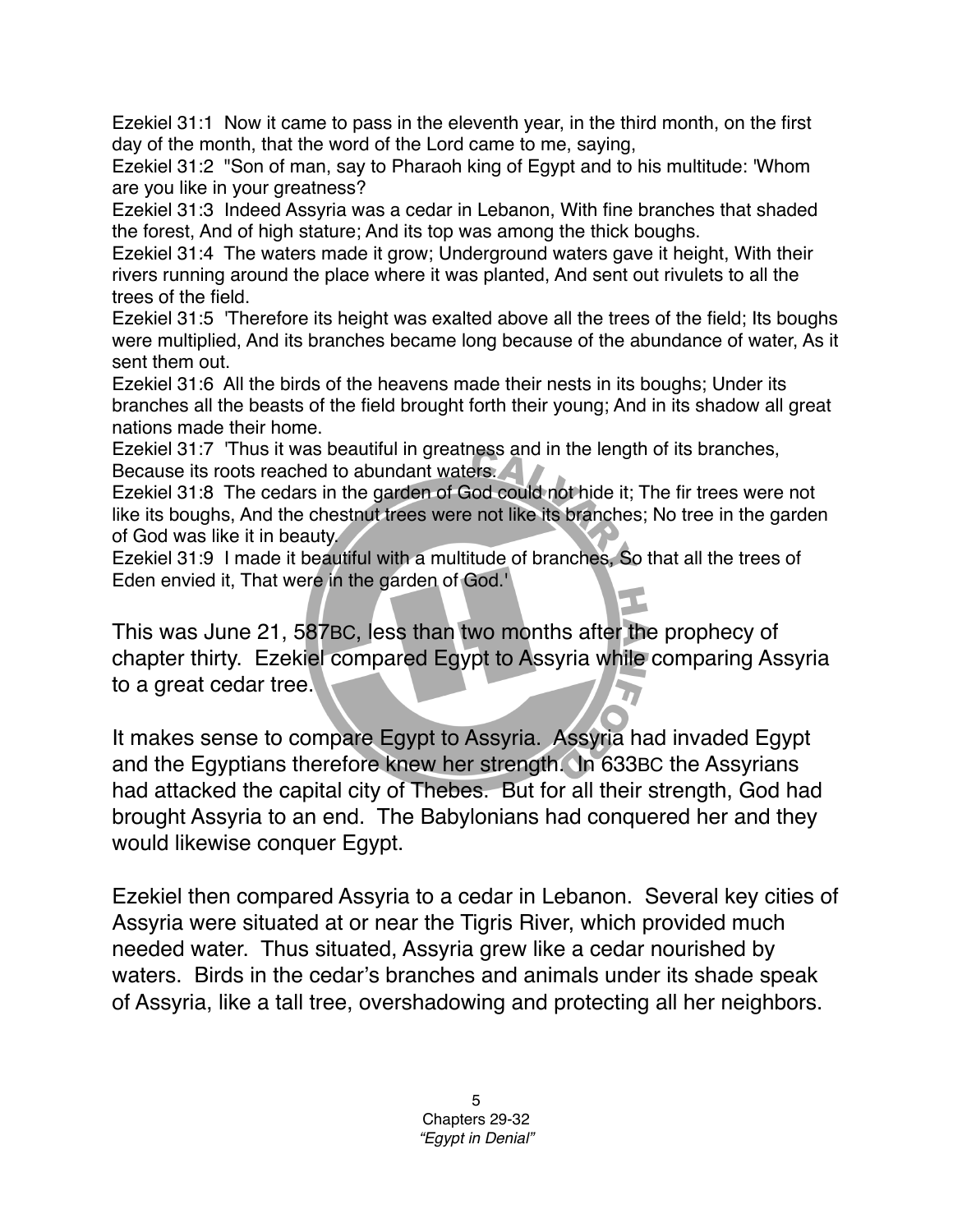The reference to "all the trees of Eden" is considered a literary exaggeration to show how grand the Assyrian Empire had become. Perfect example to show Egypt how far she, too, would fall.

Ezekiel 31:10 "Therefore thus says the Lord God: 'Because you have increased in height, and it set its top among the thick boughs, and its heart was lifted up in its height, Ezekiel 31:11 therefore I will deliver it into the hand of the mighty one of the nations, and he shall surely deal with it; I have driven it out for its wickedness.

Ezekiel 31:12 And aliens, the most terrible of the nations, have cut it down and left it; its branches have fallen on the mountains and in all the valleys; its boughs lie broken by all the rivers of the land; and all the peoples of the earth have gone from under its shadow and left it.

Ezekiel 31:13 'On its ruin will remain all the birds of the heavens, And all the beasts of the field will come to its branches -

Ezekiel 31:14 'So that no trees by the waters may ever again exalt themselves for their height, nor set their tops among the thick boughs, that no tree which drinks water may ever be high enough to reach up to them. 'For they have all been delivered to death, To the depths of the earth, Among the children of men who go down to the Pit.'

Ezekiel 31:15 "Thus says the Lord God: 'In the day when it went down to hell, I caused mourning. I covered the deep because of it. I restrained its rivers, and the great waters were held back. I caused Lebanon to mourn for it, and all the trees of the field wilted because of it.

Ezekiel 31:16 I made the nations shake at the sound of its fall, when I cast it down to hell together with those who descend into the Pit; and all the trees of Eden, the choice and best of Lebanon, all that drink water, were comforted in the depths of the earth. Ezekiel 31:17 They also went down to hell with it, with those slain by the sword; and those who were its strong arm dwelt in its shadows among the nations.

Ezekiel 31:18 'To which of the trees in Eden will you then be likened in glory and greatness? Yet you shall be brought down with the trees of Eden to the depths of the earth; you shall lie in the midst of the uncircumcised, with those slain by the sword. This is Pharaoh and all his multitude,' says the Lord God."

God ordained Assyria's fall. You can read about it in the Old Testament Book of Nahum. The city of Nineveh fell to Nabopolassar (Nebuchadnezzar's father) in 612BC, and the rest of the Assyrian army was crushed by Nebuchadnezzar in 609BC.

Assyria's sin was pride. Egypt's sin was pride. Later, Nebuchadnezzar's sin would be pride and God would cut him down, causing him to be driven out to the fields for seven seasons to live like a wild beast.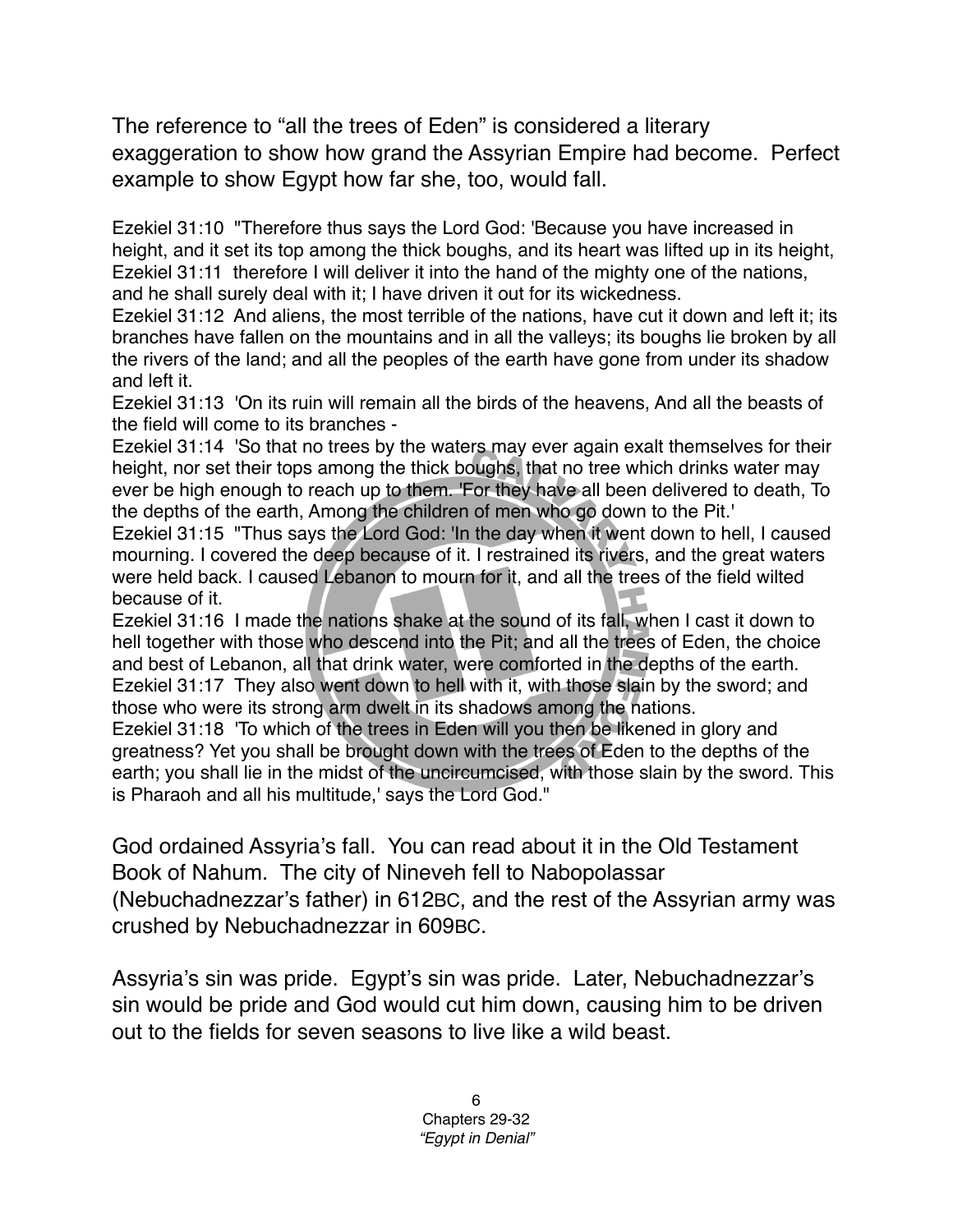Note to self: Avoid pride! But how?

The way to defeat pride is to understand humility. One way to define humility is to have a proper view of yourself. But in another sense humility is not primarily an attitude towards or about yourself. It is an attitude about God.

One author put it this way:

Humility is... an illusive virtue. As soon as you think you've got it, you don't. That's part of the problem: When I finally achieve humility, I get proud of myself. My humility cries out for recognition. Humility is terribly fragile.

Part of the reason for this elusiveness is that humility has a difficult time co-existing with self-awareness. **True humility comes when we are consumed with awareness of Another.**

True humility is an acknowledgement that I must depend upon God for all things. It is to understand my total inability to do anything for God apart from His grace.

Humility isn't denying the gifting or calling you have but admitting that the gifting and calling is from God and the power comes *through* you and not *from* you.

The great Bible passage on humility is Philippians 2:5-8 where Jesus is described as taking upon Himself the nature of a servant and humbling Himself in dependence upon the Father even unto death on the Cross. The best way to understand humility, then, is to see the life of Jesus Christ - to study Him, to follow Him in His walk on the earth.

Two qualities, or you might say measures, of true, biblical humility are therefore submission to authority and servanthood. If I am not joyfully submitted to authority, I am not humble. If I am not gracefully serving others, I am not humble. Period!

In chapter 32 Egypt's judgement is compared to the trapping of animals.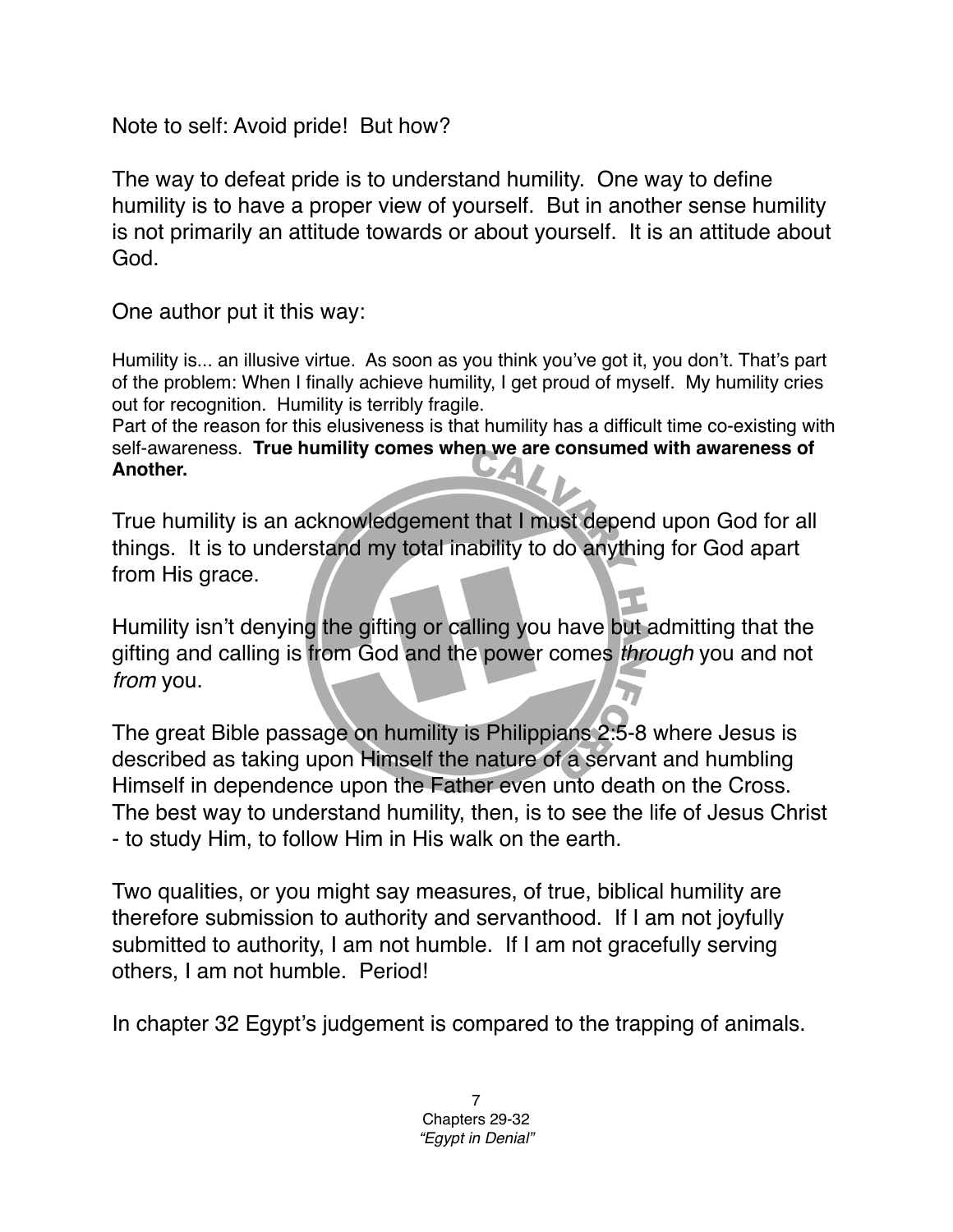Ezekiel 32:1 And it came to pass in the twelfth year, in the twelfth month, on the first day of the month, that the word of the Lord came to me, saying,

Ezekiel 32:2 "Son of man, take up a lamentation for Pharaoh king of Egypt, and say to him: 'You are like a young lion among the nations, And you are like a monster in the seas, Bursting forth in your rivers, Troubling the waters with your feet, And fouling their rivers.'

Ezekiel 32:3 "Thus says the Lord God: 'I will therefore spread My net over you with a company of many people, And they will draw you up in My net.

Ezekiel 32:4 Then I will leave you on the land; I will cast you out on the open fields, And cause to settle on you all the birds of the heavens. And with you I will fill the beasts of the whole earth.

Ezekiel 32:5 I will lay your flesh on the mountains, And fill the valleys with your carcass.

The date was March 3, 585BC. It was two months after the news of Jerusalem's fall reached the captives in Babylon. The fall of Egypt was now so certain that Ezekiel was told to take up a lament concerning Pharaoh king of Egypt. As you know, a lament, or funeral dirge, was usually delivered when one was buried.

In addition to being compared to a crocodile again, Egypt is compared to a lion. Then, in verse thirteen, a mention is made of the destruction of "all its animals."

A final word is given in verses seventeen and eighteen:

Ezekiel 32:17 It came to pass also in the twelfth year, on the fifteenth day of the month, that the word of the Lord came to me, saying:

Ezekiel 32:18 "Son of man, wail over the multitude of Egypt, And cast them down to the depths of the earth, Her and the daughters of the famous nations, With those who go down to the Pit:

The date of this message was March 17, 585BC, exactly two weeks after the preceding message. The message's theme was the consignment of the hosts of Egypt to "the Pit," language that indicated her physical destruction would pale in comparison to being separated from God in the afterlife.

God will catch Egypt in His net and throw her into the Pit.